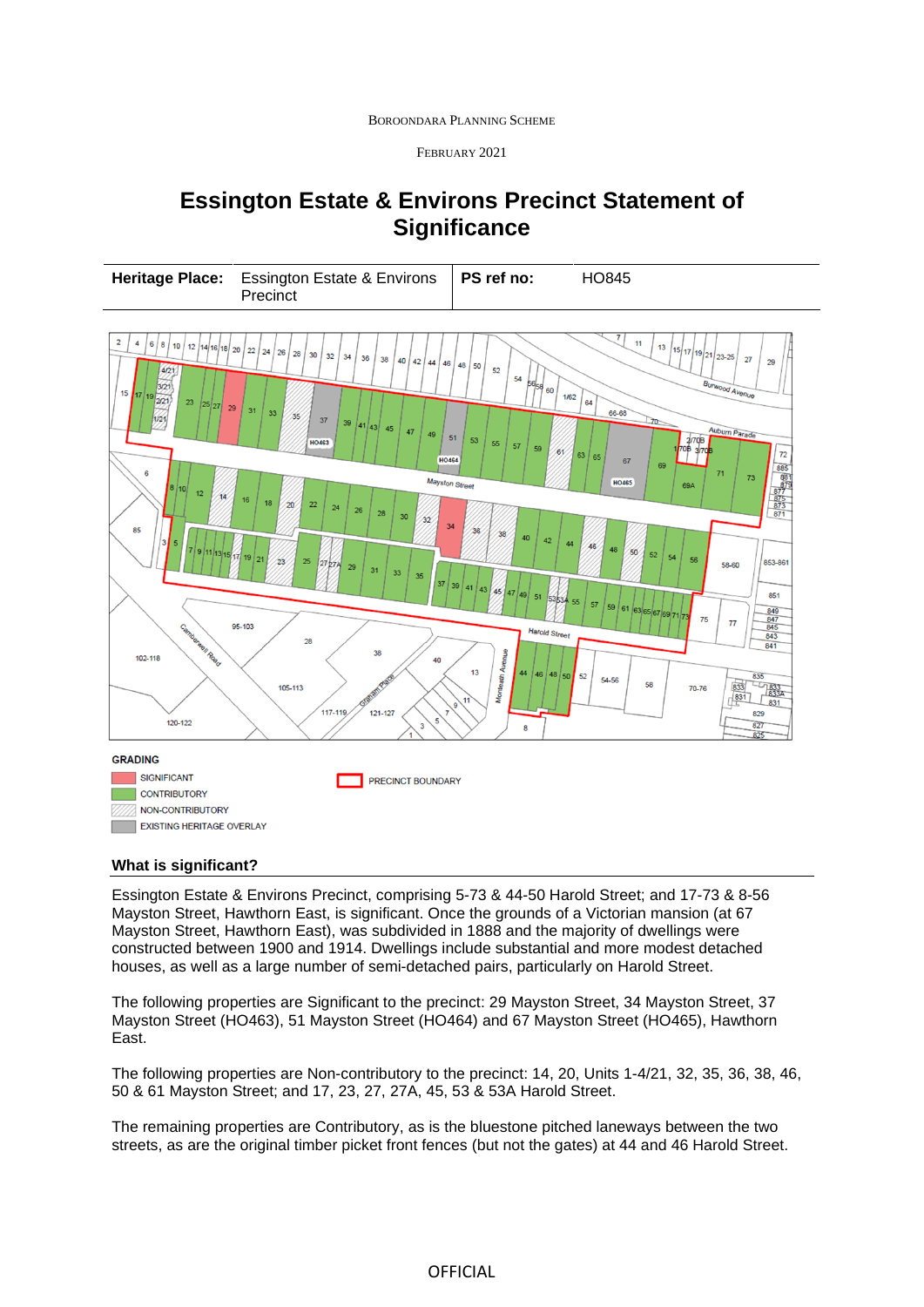#### **How is it significant?**

Essington Estate & Environs Precinct is of local historical, architectural and aesthetic significance to the City of Boroondara.

#### **Why is it significant?**

The precinct demonstrates the transition of Hawthorn East from a place of substantial gentlemen's estates to closer suburban development in the late nineteenth and early twentieth centuries. The first phase is still clearly demonstrated by landowner Richard Mayston Willdridge's family home 'Essington' of 1874 at what is now 67 Mayston Street, as well as two other Italianate villas of 1893 believed to have been built by Willdridge for family members, and bluestone pitched laneways typical of this period. In 1888, Essington Estate allotments began to be sold off, followed shortly by the 1890s depression. This meant that construction of houses on the new blocks was largely delayed until the first years of the 1900s. This gives the precinct a very strong Edwardian character, making it distinct among the late nineteenth-century development that followed the coming of the railway in 1882 that characterises most of Hawthorn East. (Criterion A)

The precinct provides a particularly strong representation of the domestic styles popular in the first two decades of the twentieth century. This includes the continuation of the Italianate style beyond the nineteenth century, though more up-to-date details such as red face brick and turned timber posts indicate the later date of these examples. It also contains a very large number of Edwardian (or Federation) Queen Anne houses, both the large asymmetric villas of brick or timber, as well as a large number of single-fronted detached and semi-detached dwellings on Harold Street (two of which retain their original picket front fences). The precinct also contains a small number of fine examples of nineteenth-century Italianate houses, with their higher level of ornamentation (two of which are Significant: 37 & 67 Mayston Street, Hawthorn East), as well as a handful of interwar dwellings, mainly blocks of flats which were so characteristic of Hawthorn during this period. (Criterion D)

The precinct contains many fine Queen Anne houses, large and small, many with distinctive details such as fretwork with a Japanese influence, pierced details or sunburst patterns within arches, corner porches treated like towers, and bas-relief ornament to a front gable. Two houses of particular note are the elegant timber villa at 29 Mayston Street, Hawthorn East with bow windows to the front façade and very deep verandah fretwork with elegant pierced details. It is joined by the very different 34 Mayston Street, Hawthorn East built of brown Hawthorn bricks with arched fretwork to its verandahs, combined with a reversed-arched balustrade to create a circular opening. Harold Street is distinguished by its very high level of aesthetic cohesion of its streetscapes of houses built within the 15 year period before the First World War. (Criterion E)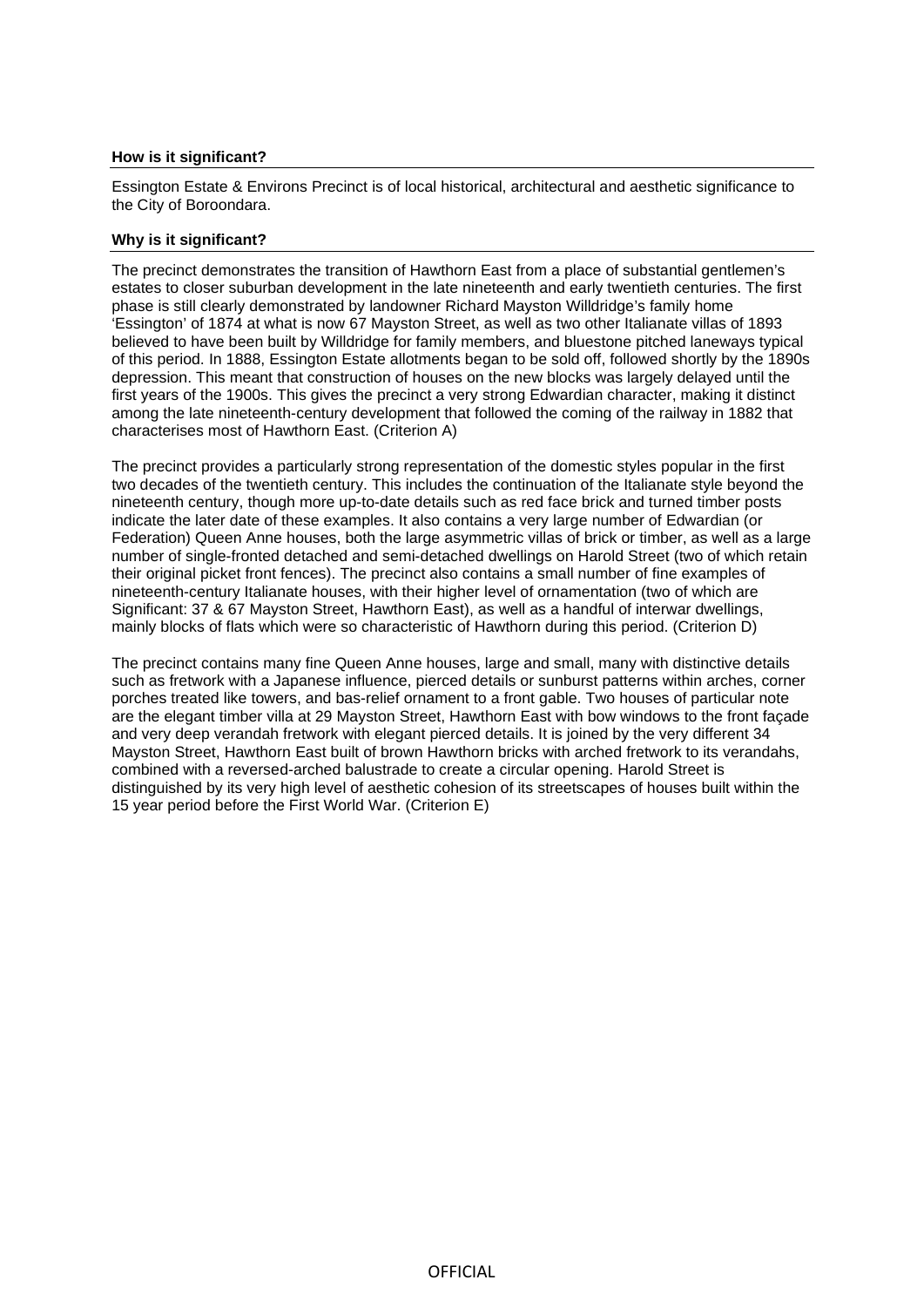## **Primary source**

*City of Boroondara Municipal-Wide Heritage Gap Study Volume 6: Hawthorn East, February 2021* 

| <b>Number</b>   | <b>Address</b>        | <b>Grade</b>     |
|-----------------|-----------------------|------------------|
| 5               | <b>Harold Street</b>  | Contributory     |
| $\overline{7}$  | <b>Harold Street</b>  | Contributory     |
| 9               | <b>Harold Street</b>  | Contributory     |
| 11              | <b>Harold Street</b>  | Contributory     |
| 13              | <b>Harold Street</b>  | Contributory     |
| 15              | <b>Harold Street</b>  | Contributory     |
| 17              | <b>Harold Street</b>  | Non-contributory |
| 19              | <b>Harold Street</b>  | Contributory     |
| 21              | <b>Harold Street</b>  | Contributory     |
| 23              | <b>Harold Street</b>  | Non-contributory |
| $\overline{25}$ | <b>Harold Street</b>  | Contributory     |
| $\overline{27}$ | <b>Harold Street</b>  | Non-contributory |
| 27A             | <b>Harold Street</b>  | Non-contributory |
| 29              | <b>Harold Street</b>  | Contributory     |
| 31              | <b>Harold Street</b>  | Contributory     |
| 33              | <b>Harold Street</b>  | Contributory     |
| $\overline{35}$ | <b>Harold Street</b>  | Contributory     |
| 37              | <b>Harold Street</b>  | Contributory     |
| 39              | <b>Harold Street</b>  | Contributory     |
| 41              | <b>Harold Street</b>  | Contributory     |
| 43              | <b>Harold Street</b>  | Contributory     |
| 44              | <b>Harold Street</b>  | Contributory     |
| 45              | <b>Harold Street</b>  | Non-contributory |
| 46              | <b>Harold Street</b>  | Contributory     |
| 47              | <b>Harold Street</b>  | Contributory     |
| 48              | <b>Harold Street</b>  | Contributory     |
| 49              | <b>Harold Street</b>  | Contributory     |
| 50              | <b>Harold Street</b>  | Contributory     |
| 51              | <b>Harold Street</b>  | Contributory     |
| $\overline{53}$ | <b>Harold Street</b>  | Non-contributory |
| 53A             | <b>Harold Street</b>  | Non-contributory |
| 55              | <b>Harold Street</b>  | Contributory     |
| 57              | <b>Harold Street</b>  | Contributory     |
| 59              | Harold Street         | Contributory     |
| 61              | <b>Harold Street</b>  | Contributory     |
| 63              | <b>Harold Street</b>  | Contributory     |
| 65              | <b>Harold Street</b>  | Contributory     |
| 67              | <b>Harold Street</b>  | Contributory     |
| 69              | <b>Harold Street</b>  | Contributory     |
| 71              | <b>Harold Street</b>  | Contributory     |
| 73              | <b>Harold Street</b>  | Contributory     |
| 8               | <b>Mayston Street</b> | Contributory     |
| 10              | <b>Mayston Street</b> | Contributory     |
| 12              | <b>Mayston Street</b> | Contributory     |
| 14              | <b>Mayston Street</b> | Non-contributory |
| 16              | <b>Mayston Street</b> | Contributory     |
| 17              | <b>Mayston Street</b> | Contributory     |
| 18              | <b>Mayston Street</b> | Contributory     |
| 19              | <b>Mayston Street</b> | Contributory     |
| 20              | <b>Mayston Street</b> | Non-contributory |
| <b>Units</b>    | <b>Mayston Street</b> | Non-contributory |
| $1 - 4/21$      |                       |                  |
| 22              | <b>Mayston Street</b> | Contributory     |